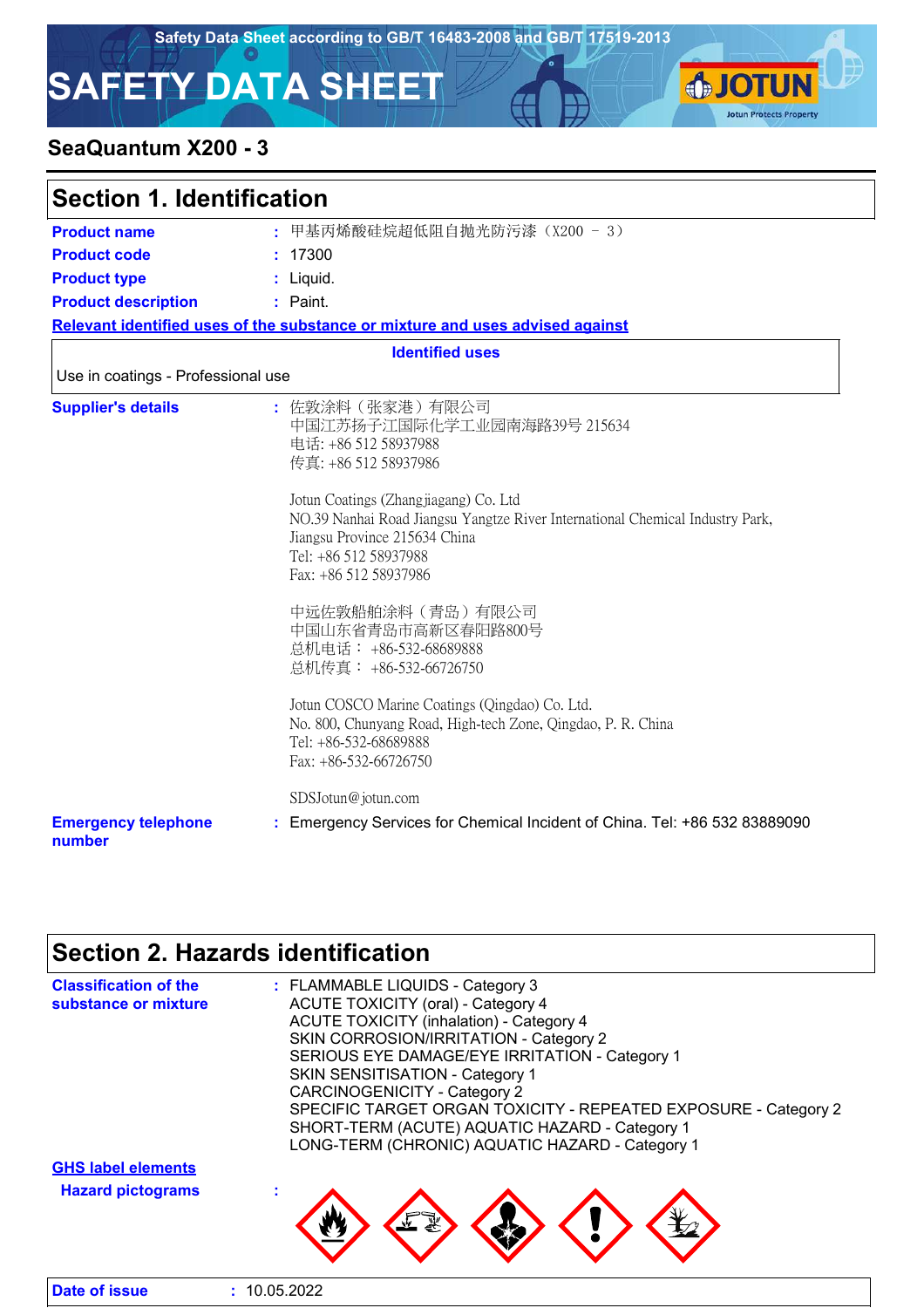| <b>Signal word</b>              | : Danger.                                                                                                                                                                                                                                                                                                                                                                                                                                                                                                                                                                                                                     |
|---------------------------------|-------------------------------------------------------------------------------------------------------------------------------------------------------------------------------------------------------------------------------------------------------------------------------------------------------------------------------------------------------------------------------------------------------------------------------------------------------------------------------------------------------------------------------------------------------------------------------------------------------------------------------|
| <b>Hazard statements</b>        | : H226 - Flammable liquid and vapour.<br>H302 + H332 - Harmful if swallowed or if inhaled.<br>H315 - Causes skin irritation.<br>H317 - May cause an allergic skin reaction.<br>H318 - Causes serious eye damage.<br>H351 - Suspected of causing cancer.<br>H373 - May cause damage to organs through prolonged or repeated exposure.<br>(nervous system)<br>H410 - Very toxic to aquatic life with long lasting effects.                                                                                                                                                                                                      |
| <b>Precautionary statements</b> |                                                                                                                                                                                                                                                                                                                                                                                                                                                                                                                                                                                                                               |
| <b>Prevention</b>               | : P201 - Obtain special instructions before use.<br>P280 - Wear protective gloves, protective clothing and eye or face protection.<br>P210 - Keep away from heat, hot surfaces, sparks, open flames and other ignition<br>sources. No smoking.<br>P273 - Avoid release to the environment.<br>P260 - Do not breathe vapour.<br>P270 - Do not eat, drink or smoke when using this product.                                                                                                                                                                                                                                     |
| <b>Response</b>                 | : P391 - Collect spillage.<br>P308 + P313 - IF exposed or concerned: Get medical advice or attention.<br>P304 + P312 - IF INHALED: Call a POISON CENTER or doctor if you feel unwell.<br>P362 + P364 - Take off contaminated clothing and wash it before reuse.<br>P302 + P352 - IF ON SKIN: Wash with plenty of water.<br>P333 + P313 - If skin irritation or rash occurs: Get medical advice or attention.<br>P305 + P351 + P338, P310 - IF IN EYES: Rinse cautiously with water for several<br>minutes. Remove contact lenses, if present and easy to do. Continue rinsing.<br>Immediately call a POISON CENTER or doctor. |
| <b>Storage</b>                  | : P403 + P235 - Store in a well-ventilated place. Keep cool.                                                                                                                                                                                                                                                                                                                                                                                                                                                                                                                                                                  |
| <b>Disposal</b>                 | : P501 - Dispose of contents and container in accordance with all local, regional,<br>national and international regulations.                                                                                                                                                                                                                                                                                                                                                                                                                                                                                                 |
| In compliance                   | : IMO Antifouling System Convention compliant (AFS/CONF/26).                                                                                                                                                                                                                                                                                                                                                                                                                                                                                                                                                                  |
|                                 |                                                                                                                                                                                                                                                                                                                                                                                                                                                                                                                                                                                                                               |

# **Section 3. Composition/information on ingredients**

| <b>Substance/mixture</b>                | : Mixture          |
|-----------------------------------------|--------------------|
| <b>Other means of</b><br>identification | $:$ Not available. |
| <b>CAS number/other identifiers</b>     |                    |
| <b>CAS number</b>                       | : Not applicable.  |
| <b>EC</b> number                        | : Mixture.         |
| <b>Product code</b>                     | : 17300            |
| Ingradiant nama                         |                    |

| Ingredient name             | $\frac{9}{6}$ | <b>CAS number</b> |
|-----------------------------|---------------|-------------------|
| dicopper oxide              | l≤60          | 1317-39-1         |
| xylene                      | ≤30           | 1330-20-7         |
| ethylbenzene                | $\leq 5$      | 100-41-4          |
| l zinc oxide                | ≤5            | 1314-13-2         |
| l colophonv                 | 5≤ا           | 8050-09-7         |
| hydrocarbons, C9, aromatics | ≤5            | 64742-95-6        |
| copper pyrithione           | ≤5            | 14915-37-8        |

**There are no additional ingredients present which, within the current knowledge of the supplier and in the concentrations applicable, are classified as hazardous to health or the environment and hence require reporting in this section.**

**Occupational exposure limits, if available, are listed in Section 8.**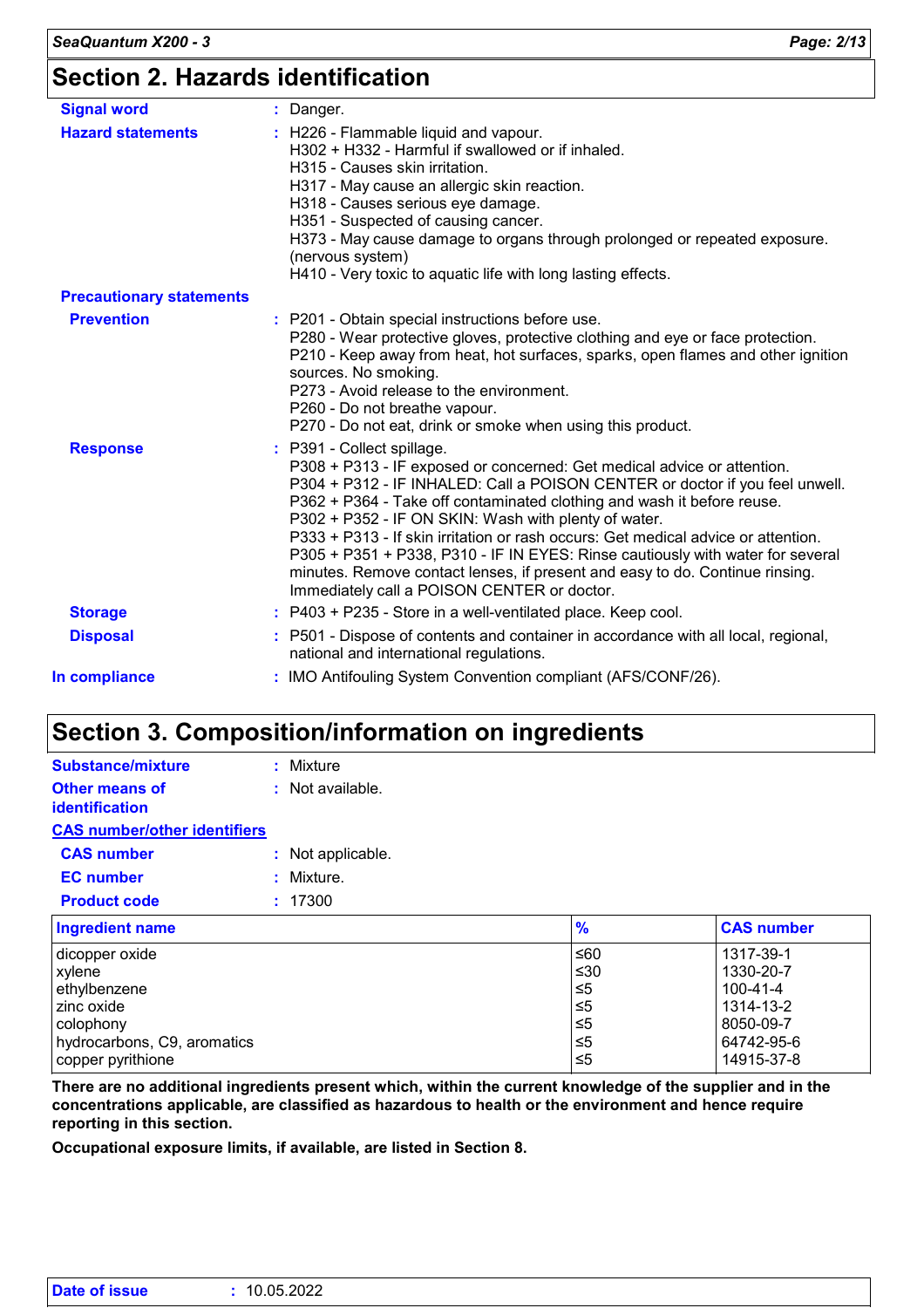# **Section 4. First aid measures**

| <b>Description of necessary first aid measures</b> |                                                                                                                                                                                                                                                                                                                                                                                                                                                                                                                                                                                                                                                                                                                                                                                                                                                                                                               |
|----------------------------------------------------|---------------------------------------------------------------------------------------------------------------------------------------------------------------------------------------------------------------------------------------------------------------------------------------------------------------------------------------------------------------------------------------------------------------------------------------------------------------------------------------------------------------------------------------------------------------------------------------------------------------------------------------------------------------------------------------------------------------------------------------------------------------------------------------------------------------------------------------------------------------------------------------------------------------|
| <b>Eye contact</b>                                 | : Get medical attention immediately. Call a poison center or physician. Immediately<br>flush eyes with plenty of water, occasionally lifting the upper and lower eyelids.<br>Check for and remove any contact lenses. Continue to rinse for at least 10 minutes.<br>Chemical burns must be treated promptly by a physician.                                                                                                                                                                                                                                                                                                                                                                                                                                                                                                                                                                                   |
| <b>Inhalation</b>                                  | Get medical attention immediately. Call a poison center or physician. Remove<br>victim to fresh air and keep at rest in a position comfortable for breathing. If it is<br>suspected that fumes are still present, the rescuer should wear an appropriate mask<br>or self-contained breathing apparatus. If not breathing, if breathing is irregular or if<br>respiratory arrest occurs, provide artificial respiration or oxygen by trained personnel.<br>It may be dangerous to the person providing aid to give mouth-to-mouth<br>resuscitation. If unconscious, place in recovery position and get medical attention<br>immediately. Maintain an open airway. Loosen tight clothing such as a collar, tie,<br>belt or waistband. In case of inhalation of decomposition products in a fire,<br>symptoms may be delayed. The exposed person may need to be kept under<br>medical surveillance for 48 hours. |
| <b>Skin contact</b>                                | : Get medical attention immediately. Call a poison center or physician. Wash with<br>plenty of soap and water. Remove contaminated clothing and shoes. Wash<br>contaminated clothing thoroughly with water before removing it, or wear gloves.<br>Continue to rinse for at least 10 minutes. Chemical burns must be treated promptly<br>by a physician. In the event of any complaints or symptoms, avoid further exposure.<br>Wash clothing before reuse. Clean shoes thoroughly before reuse.                                                                                                                                                                                                                                                                                                                                                                                                               |
| <b>Ingestion</b>                                   | Get medical attention immediately. Call a poison center or physician. Wash out<br>mouth with water. Remove dentures if any. If material has been swallowed and the<br>exposed person is conscious, give small quantities of water to drink. Stop if the<br>exposed person feels sick as vomiting may be dangerous. Do not induce vomiting<br>unless directed to do so by medical personnel. If vomiting occurs, the head should<br>be kept low so that vomit does not enter the lungs. Chemical burns must be treated<br>promptly by a physician. Never give anything by mouth to an unconscious person.<br>If unconscious, place in recovery position and get medical attention immediately.<br>Maintain an open airway. Loosen tight clothing such as a collar, tie, belt or<br>waistband.                                                                                                                  |
| Most important symptoms/effects, acute and delayed |                                                                                                                                                                                                                                                                                                                                                                                                                                                                                                                                                                                                                                                                                                                                                                                                                                                                                                               |
| <b>Potential acute health effects</b>              |                                                                                                                                                                                                                                                                                                                                                                                                                                                                                                                                                                                                                                                                                                                                                                                                                                                                                                               |
| <b>Eye contact</b>                                 | : Causes serious eye damage.                                                                                                                                                                                                                                                                                                                                                                                                                                                                                                                                                                                                                                                                                                                                                                                                                                                                                  |
| <b>Inhalation</b>                                  | : Harmful if inhaled.                                                                                                                                                                                                                                                                                                                                                                                                                                                                                                                                                                                                                                                                                                                                                                                                                                                                                         |
| <b>Skin contact</b>                                | : Causes skin irritation. May cause an allergic skin reaction.                                                                                                                                                                                                                                                                                                                                                                                                                                                                                                                                                                                                                                                                                                                                                                                                                                                |
| <b>Ingestion</b>                                   | : Harmful if swallowed.                                                                                                                                                                                                                                                                                                                                                                                                                                                                                                                                                                                                                                                                                                                                                                                                                                                                                       |
| <b>Over-exposure signs/symptoms</b>                |                                                                                                                                                                                                                                                                                                                                                                                                                                                                                                                                                                                                                                                                                                                                                                                                                                                                                                               |
| <b>Eye contact</b>                                 | : Adverse symptoms may include the following:<br>pain<br>watering<br>redness                                                                                                                                                                                                                                                                                                                                                                                                                                                                                                                                                                                                                                                                                                                                                                                                                                  |
| <b>Inhalation</b>                                  | : No specific data.                                                                                                                                                                                                                                                                                                                                                                                                                                                                                                                                                                                                                                                                                                                                                                                                                                                                                           |
| <b>Skin contact</b>                                | : Adverse symptoms may include the following:<br>pain or irritation<br>redness<br>blistering may occur                                                                                                                                                                                                                                                                                                                                                                                                                                                                                                                                                                                                                                                                                                                                                                                                        |
| <b>Ingestion</b>                                   | : Adverse symptoms may include the following:<br>stomach pains                                                                                                                                                                                                                                                                                                                                                                                                                                                                                                                                                                                                                                                                                                                                                                                                                                                |
|                                                    | Indication of immediate medical attention and special treatment needed, if necessary                                                                                                                                                                                                                                                                                                                                                                                                                                                                                                                                                                                                                                                                                                                                                                                                                          |
| <b>Notes to physician</b>                          | : In case of inhalation of decomposition products in a fire, symptoms may be delayed.<br>The exposed person may need to be kept under medical surveillance for 48 hours.                                                                                                                                                                                                                                                                                                                                                                                                                                                                                                                                                                                                                                                                                                                                      |
| <b>Specific treatments</b>                         | : No specific treatment.                                                                                                                                                                                                                                                                                                                                                                                                                                                                                                                                                                                                                                                                                                                                                                                                                                                                                      |
| <b>Protection of first-aiders</b>                  | : No action shall be taken involving any personal risk or without suitable training. If it<br>is suspected that fumes are still present, the rescuer should wear an appropriate<br>mask or self-contained breathing apparatus. It may be dangerous to the person<br>providing aid to give mouth-to-mouth resuscitation. Wash contaminated clothing                                                                                                                                                                                                                                                                                                                                                                                                                                                                                                                                                            |

thoroughly with water before removing it, or wear gloves.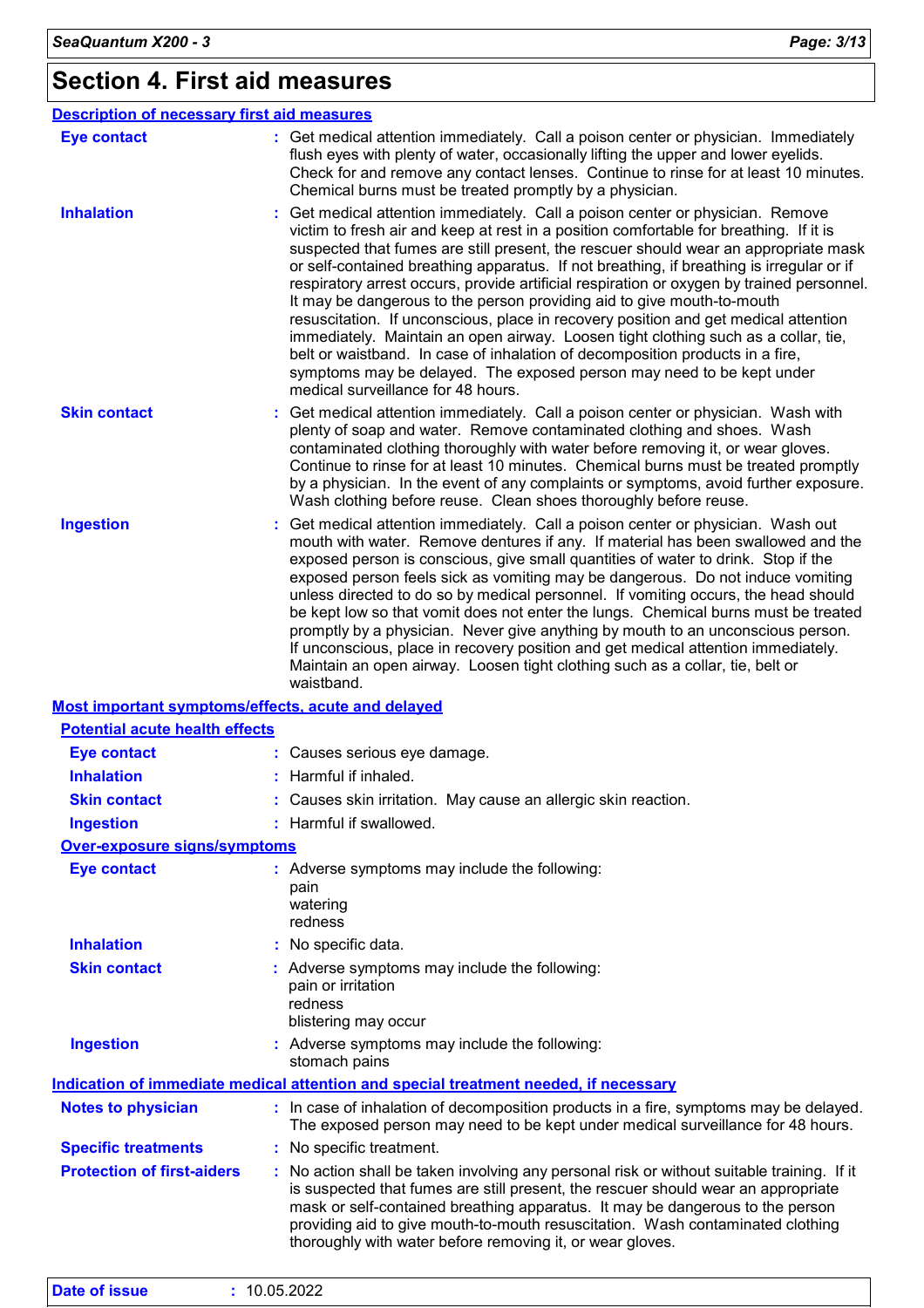# **Section 4. First aid measures**

**See toxicological information (Section 11)**

# **Section 5. Firefighting measures**

| <b>Extinguishing media</b>                               |                                                                                                                                                                                                                                                                                                                                                                                                                                       |
|----------------------------------------------------------|---------------------------------------------------------------------------------------------------------------------------------------------------------------------------------------------------------------------------------------------------------------------------------------------------------------------------------------------------------------------------------------------------------------------------------------|
| <b>Suitable extinguishing</b><br>media                   | : Use dry chemical, $CO2$ , water spray (fog) or foam.                                                                                                                                                                                                                                                                                                                                                                                |
| <b>Unsuitable extinguishing</b><br>media                 | : Do not use water jet.                                                                                                                                                                                                                                                                                                                                                                                                               |
| <b>Specific hazards arising</b><br>from the chemical     | : Flammable liquid and vapour. Runoff to sewer may create fire or explosion hazard.<br>In a fire or if heated, a pressure increase will occur and the container may burst, with<br>the risk of a subsequent explosion. This material is very toxic to aquatic life with<br>long lasting effects. Fire water contaminated with this material must be contained<br>and prevented from being discharged to any waterway, sewer or drain. |
| <b>Hazardous thermal</b><br>decomposition products       | : Decomposition products may include the following materials:<br>carbon dioxide<br>carbon monoxide<br>nitrogen oxides<br>sulfur oxides<br>metal oxide/oxides                                                                                                                                                                                                                                                                          |
| <b>Special protective actions</b><br>for fire-fighters   | : Promptly isolate the scene by removing all persons from the vicinity of the incident if<br>there is a fire. No action shall be taken involving any personal risk or without<br>suitable training. Move containers from fire area if this can be done without risk.<br>Use water spray to keep fire-exposed containers cool.                                                                                                         |
| <b>Special protective</b><br>equipment for fire-fighters | : Fire-fighters should wear appropriate protective equipment and self-contained<br>breathing apparatus (SCBA) with a full face-piece operated in positive pressure<br>mode.                                                                                                                                                                                                                                                           |

# **Section 6. Accidental release measures**

| Personal precautions, protective equipment and emergency procedures |                                                                                                                                                                                                                                                                                                                                                                                                                                                                                                                                                                                                                                                                                                                                                                         |  |  |
|---------------------------------------------------------------------|-------------------------------------------------------------------------------------------------------------------------------------------------------------------------------------------------------------------------------------------------------------------------------------------------------------------------------------------------------------------------------------------------------------------------------------------------------------------------------------------------------------------------------------------------------------------------------------------------------------------------------------------------------------------------------------------------------------------------------------------------------------------------|--|--|
| For non-emergency<br>personnel                                      | : No action shall be taken involving any personal risk or without suitable training.<br>Evacuate surrounding areas. Keep unnecessary and unprotected personnel from<br>entering. Do not touch or walk through spilt material. Shut off all ignition sources.<br>No flares, smoking or flames in hazard area. Do not breathe vapour or mist.<br>Provide adequate ventilation. Wear appropriate respirator when ventilation is<br>inadequate. Put on appropriate personal protective equipment.                                                                                                                                                                                                                                                                           |  |  |
| <b>For emergency responders :</b>                                   | If specialised clothing is required to deal with the spillage, take note of any<br>information in Section 8 on suitable and unsuitable materials. See also the<br>information in "For non-emergency personnel".                                                                                                                                                                                                                                                                                                                                                                                                                                                                                                                                                         |  |  |
| <b>Environmental precautions</b>                                    | : Avoid dispersal of spilt material and runoff and contact with soil, waterways, drains<br>and sewers. Inform the relevant authorities if the product has caused environmental<br>pollution (sewers, waterways, soil or air). Water polluting material. May be harmful<br>to the environment if released in large quantities. Collect spillage.                                                                                                                                                                                                                                                                                                                                                                                                                         |  |  |
| Methods and material for containment and cleaning up                |                                                                                                                                                                                                                                                                                                                                                                                                                                                                                                                                                                                                                                                                                                                                                                         |  |  |
| <b>Small spill</b>                                                  | : Stop leak if without risk. Move containers from spill area. Use spark-proof tools and<br>explosion-proof equipment. Dilute with water and mop up if water-soluble.<br>Alternatively, or if water-insoluble, absorb with an inert dry material and place in an<br>appropriate waste disposal container. Dispose of via a licensed waste disposal<br>contractor.                                                                                                                                                                                                                                                                                                                                                                                                        |  |  |
| <b>Large spill</b>                                                  | : Stop leak if without risk. Move containers from spill area. Use spark-proof tools and<br>explosion-proof equipment. Approach the release from upwind. Prevent entry into<br>sewers, water courses, basements or confined areas. Wash spillages into an<br>effluent treatment plant or proceed as follows. Contain and collect spillage with non-<br>combustible, absorbent material e.g. sand, earth, vermiculite or diatomaceous earth<br>and place in container for disposal according to local regulations (see Section 13).<br>Dispose of via a licensed waste disposal contractor. Contaminated absorbent<br>material may pose the same hazard as the spilt product. Note: see Section 1 for<br>emergency contact information and Section 13 for waste disposal. |  |  |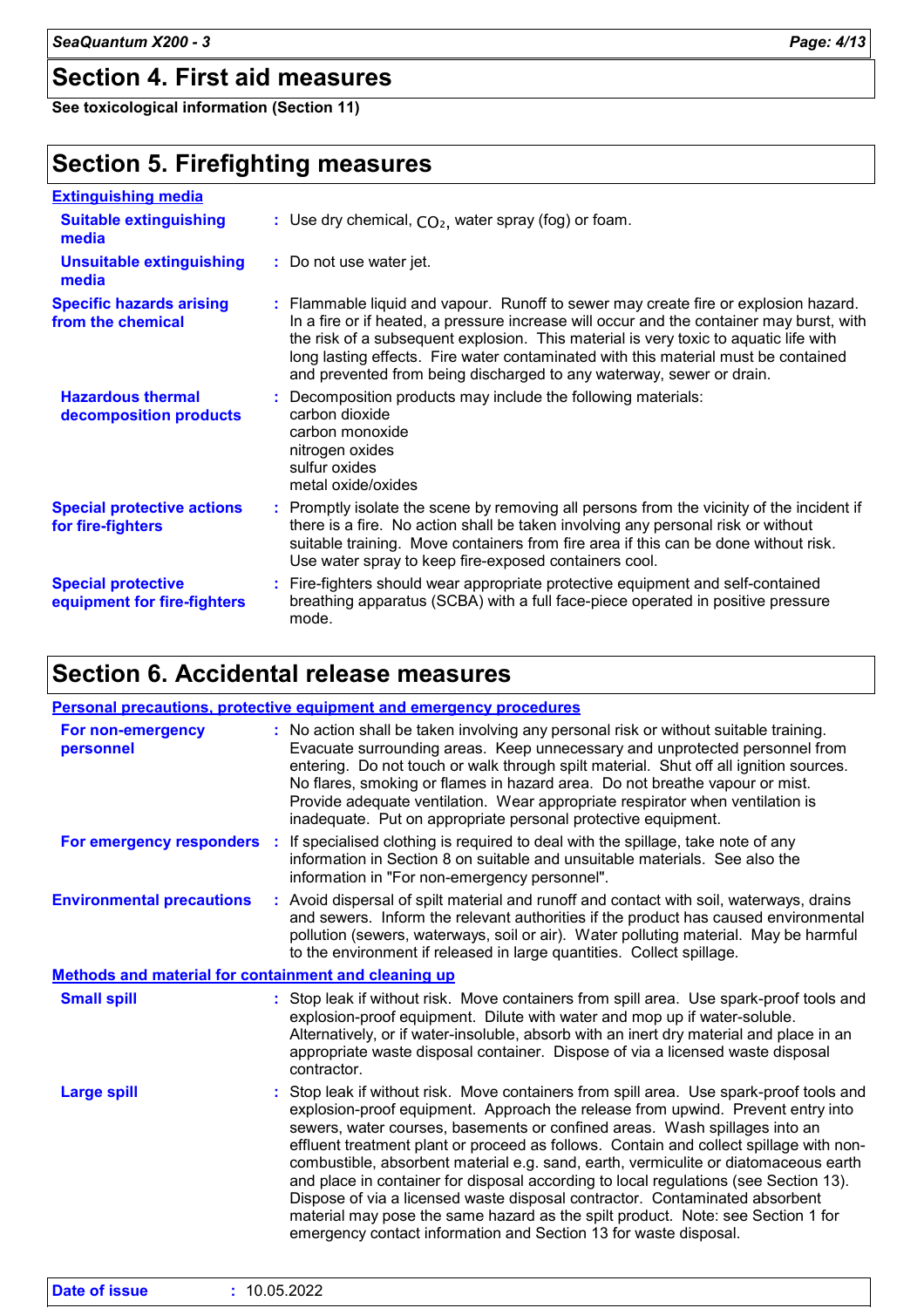# **Section 7. Handling and storage**

| <b>Precautions for safe handling</b>                                      |                                                                                                                                                                                                                                                                                                                                                                                                                                                                                                                                                                                                                                                                                                                                                                                                                                                                                                                                                                                                                                                                                                                                                                          |
|---------------------------------------------------------------------------|--------------------------------------------------------------------------------------------------------------------------------------------------------------------------------------------------------------------------------------------------------------------------------------------------------------------------------------------------------------------------------------------------------------------------------------------------------------------------------------------------------------------------------------------------------------------------------------------------------------------------------------------------------------------------------------------------------------------------------------------------------------------------------------------------------------------------------------------------------------------------------------------------------------------------------------------------------------------------------------------------------------------------------------------------------------------------------------------------------------------------------------------------------------------------|
| <b>Protective measures</b>                                                | : Put on appropriate personal protective equipment (see Section 8). Persons with a<br>history of skin sensitization problems should not be employed in any process in<br>which this product is used. Avoid exposure - obtain special instructions before use.<br>Do not handle until all safety precautions have been read and understood. Do not<br>get in eyes or on skin or clothing. Do not breathe vapour or mist. Do not ingest.<br>Avoid release to the environment. Use only with adequate ventilation. Wear<br>appropriate respirator when ventilation is inadequate. Do not enter storage areas<br>and confined spaces unless adequately ventilated. Keep in the original container or<br>an approved alternative made from a compatible material, kept tightly closed when<br>not in use. Store and use away from heat, sparks, open flame or any other ignition<br>source. Use explosion-proof electrical (ventilating, lighting and material handling)<br>equipment. Use only non-sparking tools. Take precautionary measures against<br>electrostatic discharges. Empty containers retain product residue and can be<br>hazardous. Do not reuse container. |
| <b>Advice on general</b><br>occupational hygiene                          | : Eating, drinking and smoking should be prohibited in areas where this material is<br>handled, stored and processed. Workers should wash hands and face before<br>eating, drinking and smoking. Remove contaminated clothing and protective<br>equipment before entering eating areas. See also Section 8 for additional<br>information on hygiene measures.                                                                                                                                                                                                                                                                                                                                                                                                                                                                                                                                                                                                                                                                                                                                                                                                            |
| <b>Conditions for safe storage,</b><br>including any<br>incompatibilities | Store in accordance with local regulations. Store in a segregated and approved<br>area. Store in original container protected from direct sunlight in a dry, cool and well-<br>ventilated area, away from incompatible materials (see Section 10) and food and<br>drink. Store locked up. Eliminate all ignition sources. Separate from oxidising<br>materials. Keep container tightly closed and sealed until ready for use. Containers<br>that have been opened must be carefully resealed and kept upright to prevent<br>leakage. Do not store in unlabelled containers. Use appropriate containment to<br>avoid environmental contamination. See Section 10 for incompatible materials<br>before handling or use.                                                                                                                                                                                                                                                                                                                                                                                                                                                    |

# **Section 8. Exposure controls/personal protection**

#### **Control parameters**

#### **Occupational exposure limits**

| <b>Ingredient name</b>                      |                                                                                                                                                                                                                                                                                                                                                                                                                                                                                     | <b>Exposure limits</b>                                                                                                                                                   |
|---------------------------------------------|-------------------------------------------------------------------------------------------------------------------------------------------------------------------------------------------------------------------------------------------------------------------------------------------------------------------------------------------------------------------------------------------------------------------------------------------------------------------------------------|--------------------------------------------------------------------------------------------------------------------------------------------------------------------------|
| dicopper oxide                              |                                                                                                                                                                                                                                                                                                                                                                                                                                                                                     | GBZ 2.1 (China, 8/2019).<br>PC-TWA: 0.2 mg/m <sup>3</sup> , (as Cu) 8 hours.<br>Form: Fume                                                                               |
| xylene                                      |                                                                                                                                                                                                                                                                                                                                                                                                                                                                                     | GBZ 2.1 (China, 8/2019).<br>PC-STEL: 100 mg/m <sup>3</sup> 15 minutes.<br>PC-TWA: 50 mg/m <sup>3</sup> 8 hours.                                                          |
| ethylbenzene                                |                                                                                                                                                                                                                                                                                                                                                                                                                                                                                     | GBZ 2.1 (China, 8/2019).<br>PC-TWA: 100 mg/m <sup>3</sup> 8 hours.<br>PC-STEL: 150 mg/m <sup>3</sup> 15 minutes.                                                         |
| colophony                                   |                                                                                                                                                                                                                                                                                                                                                                                                                                                                                     | ACGIH TLV (United States, 1/2021). Skin<br>sensitiser. Inhalation sensitiser.                                                                                            |
| <b>Recommended monitoring</b><br>procedures | If this product contains ingredients with exposure limits, personal, workplace<br>atmosphere or biological monitoring may be required to determine the effectiveness<br>of the ventilation or other control measures and/or the necessity to use respiratory<br>protective equipment. Reference should be made to appropriate monitoring<br>standards. Reference to national guidance documents for methods for the<br>determination of hazardous substances will also be required. |                                                                                                                                                                          |
| <b>Appropriate engineering</b><br>controls  | : Use only with adequate ventilation. Use process enclosures, local exhaust<br>ventilation or other engineering controls to keep worker exposure to airborne<br>contaminants below any recommended or statutory limits. The engineering controls<br>also need to keep gas, vapour or dust concentrations below any lower explosive<br>limits. Use explosion-proof ventilation equipment.                                                                                            |                                                                                                                                                                          |
| <b>Environmental exposure</b><br>controls   | cases, fume scrubbers, filters or engineering modifications to the process                                                                                                                                                                                                                                                                                                                                                                                                          | : Emissions from ventilation or work process equipment should be checked to ensure<br>they comply with the requirements of environmental protection legislation. In some |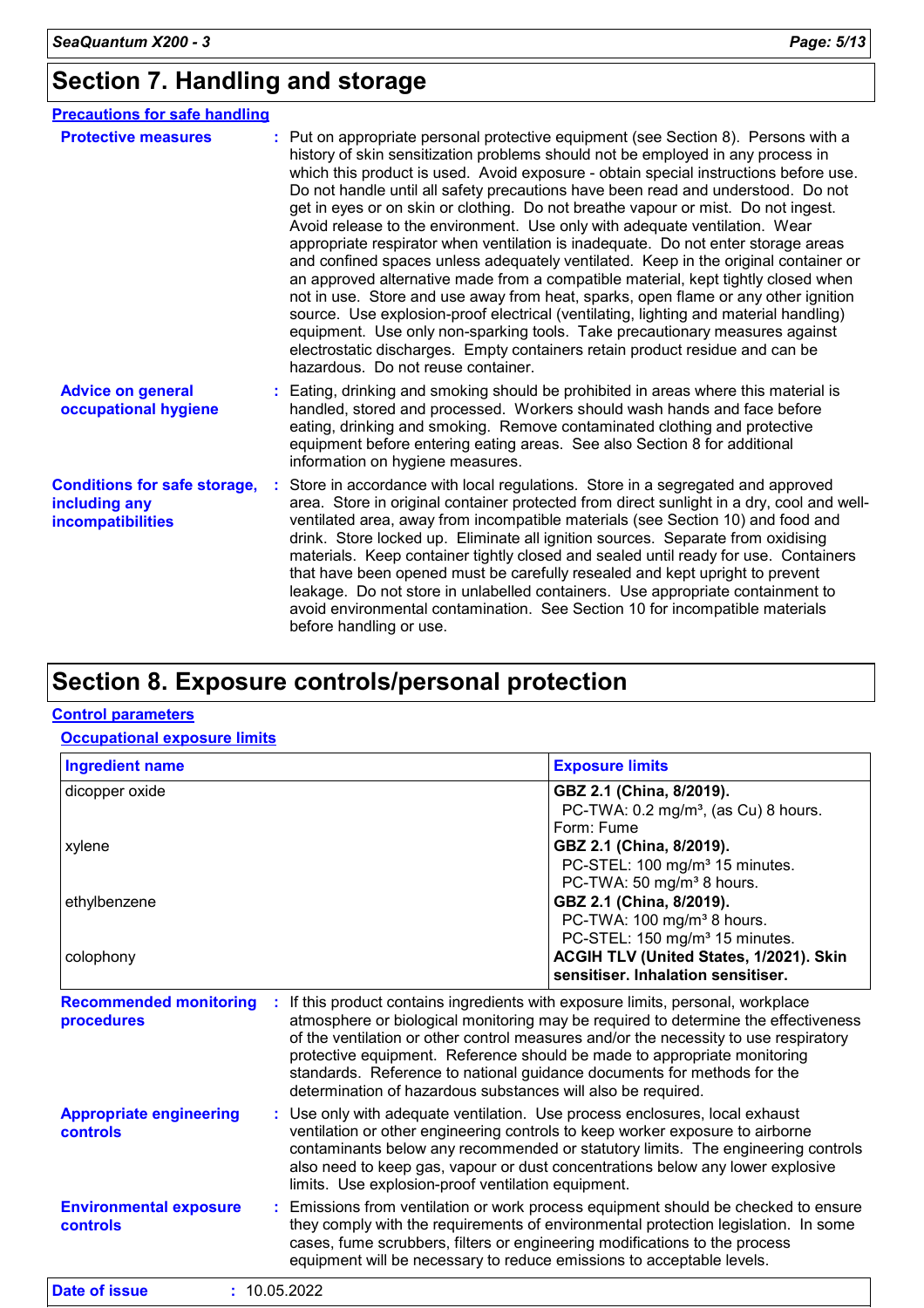# **Section 8. Exposure controls/personal protection**

| <b>Individual protection measures</b> |                                                                                                                                                                                                                                                                                                                                                                                                                                                                                                                                                                                                                                                                                                                                                                                                                                                                                                                                                                                                                                                           |
|---------------------------------------|-----------------------------------------------------------------------------------------------------------------------------------------------------------------------------------------------------------------------------------------------------------------------------------------------------------------------------------------------------------------------------------------------------------------------------------------------------------------------------------------------------------------------------------------------------------------------------------------------------------------------------------------------------------------------------------------------------------------------------------------------------------------------------------------------------------------------------------------------------------------------------------------------------------------------------------------------------------------------------------------------------------------------------------------------------------|
| <b>Hygiene measures</b>               | : Wash hands, forearms and face thoroughly after handling chemical products, before<br>eating, smoking and using the lavatory and at the end of the working period.<br>Appropriate techniques should be used to remove potentially contaminated clothing.<br>Contaminated work clothing should not be allowed out of the workplace. Wash<br>contaminated clothing before reusing. Ensure that eyewash stations and safety<br>showers are close to the workstation location.                                                                                                                                                                                                                                                                                                                                                                                                                                                                                                                                                                               |
| <b>Eye protection</b>                 | Safety eyewear complying to EN 166 should be used when a risk assessment<br>indicates this is necessary to avoid exposure to liquid splashes, mists, gases or<br>dusts. If contact is possible, the following protection should be worn, unless the<br>assessment indicates a higher degree of protection: chemical splash goggles and/<br>or face shield. If inhalation hazards exist, a full-face respirator may be required<br>instead.                                                                                                                                                                                                                                                                                                                                                                                                                                                                                                                                                                                                                |
| <b>Skin protection</b>                |                                                                                                                                                                                                                                                                                                                                                                                                                                                                                                                                                                                                                                                                                                                                                                                                                                                                                                                                                                                                                                                           |
| <b>Hand protection</b>                | : Chemical-resistant, impervious gloves complying with an approved standard should<br>be worn at all times when handling chemical products if a risk assessment indicates<br>this is necessary. Considering the parameters specified by the glove manufacturer,<br>check during use that the gloves are still retaining their protective properties. It<br>should be noted that the time to breakthrough for any glove material may be<br>different for different glove manufacturers. In the case of mixtures, consisting of<br>several substances, the protection time of the gloves cannot be accurately<br>estimated.                                                                                                                                                                                                                                                                                                                                                                                                                                 |
|                                       | There is no one glove material or combination of materials that will give unlimited<br>resistance to any individual or combination of chemicals.<br>The breakthrough time must be greater than the end use time of the product.<br>The instructions and information provided by the glove manufacturer on use,<br>storage, maintenance and replacement must be followed.<br>Gloves should be replaced regularly and if there is any sign of damage to the glove<br>material.<br>Always ensure that gloves are free from defects and that they are stored and used<br>correctly.<br>The performance or effectiveness of the glove may be reduced by physical/chemical<br>damage and poor maintenance.<br>Barrier creams may help to protect the exposed areas of the skin but should not be<br>applied once exposure has occurred.<br>Wear suitable gloves tested to EN374.<br>Not recommended, gloves(breakthrough time) < 1 hour: neoprene, butyl rubber,<br><b>PVC</b><br>Recommended, gloves(breakthrough time) > 8 hours: nitrile rubber, 4H, Teflon, |
|                                       | polyvinyl alcohol (PVA)                                                                                                                                                                                                                                                                                                                                                                                                                                                                                                                                                                                                                                                                                                                                                                                                                                                                                                                                                                                                                                   |
| <b>Body protection</b>                | Personal protective equipment for the body should be selected based on the task<br>being performed and the risks involved and should be approved by a specialist<br>before handling this product. When there is a risk of ignition from static electricity,<br>wear anti-static protective clothing. For the greatest protection from static<br>discharges, clothing should include anti-static overalls, boots and gloves.                                                                                                                                                                                                                                                                                                                                                                                                                                                                                                                                                                                                                               |
| <b>Other skin protection</b>          | : Appropriate footwear and any additional skin protection measures should be<br>selected based on the task being performed and the risks involved and should be<br>approved by a specialist before handling this product.                                                                                                                                                                                                                                                                                                                                                                                                                                                                                                                                                                                                                                                                                                                                                                                                                                 |
| <b>Respiratory protection</b>         | : Based on the hazard and potential for exposure, select a respirator that meets the<br>appropriate standard or certification. Respirators must be used according to a<br>respiratory protection program to ensure proper fitting, training, and other important<br>aspects of use.                                                                                                                                                                                                                                                                                                                                                                                                                                                                                                                                                                                                                                                                                                                                                                       |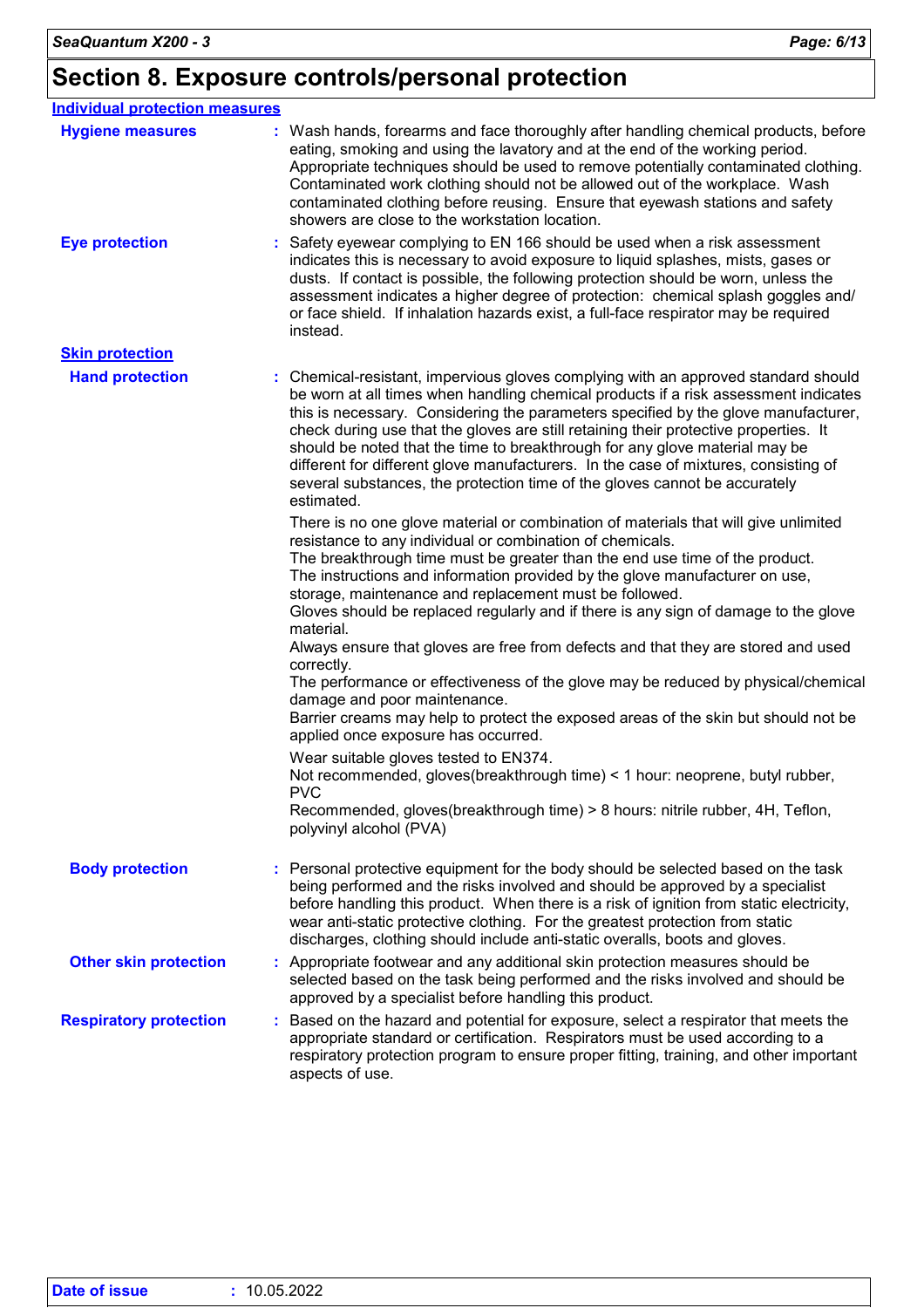# **Section 9. Physical and chemical properties**

| <b>Appearance</b>                                 |                                                                                                                                     |
|---------------------------------------------------|-------------------------------------------------------------------------------------------------------------------------------------|
| <b>Physical state</b>                             | $:$ Liquid.                                                                                                                         |
| <b>Colour</b>                                     | $:$ Red                                                                                                                             |
| <b>Odour</b>                                      | : Characteristic.                                                                                                                   |
| <b>Odour threshold</b>                            | : Not available.                                                                                                                    |
| pH                                                | : Not applicable.                                                                                                                   |
| <b>Melting point</b>                              | : Not applicable.                                                                                                                   |
| <b>Boiling point</b>                              | : Lowest known value: 136.1°C (277°F) (ethylbenzene). Weighted average: 140.91°C<br>$(285.6^{\circ}F)$                              |
| <b>Flash point</b>                                | : Closed cup: $25^{\circ}$ C (77 $^{\circ}$ F)                                                                                      |
| <b>Burning time</b>                               | : Not applicable.                                                                                                                   |
| <b>Burning rate</b>                               | : Not applicable.                                                                                                                   |
| <b>Evaporation rate</b>                           | : Highest known value: 0.84 (ethylbenzene) Weighted average: 0.79 compared with<br>butyl acetate                                    |
| <b>Flammability (solid, gas)</b>                  | : Not applicable.                                                                                                                   |
| Lower and upper explosive<br>(flammable) limits   | $: 0.8 - 7.6\%$                                                                                                                     |
| <b>Vapour pressure</b>                            | : Highest known value: 1.2 kPa (9.3 mm Hg) (at $20^{\circ}$ C) (ethylbenzene). Weighted<br>average: 0.97 kPa (7.28 mm Hg) (at 20°C) |
| <b>Vapour density</b>                             | : Highest known value: $3.7$ (Air = 1) (xylene). Weighted average: $3.7$ (Air = 1)                                                  |
| <b>Relative density</b>                           | : $1.935$ g/cm <sup>3</sup>                                                                                                         |
| <b>Solubility</b>                                 | : Insoluble in the following materials: cold water and hot water.                                                                   |
| <b>Partition coefficient: n-</b><br>octanol/water | : Not available.                                                                                                                    |
| <b>Auto-ignition temperature</b>                  | : Lowest known value: 280 to 470 $^{\circ}$ C (536 to 878 $^{\circ}$ F) (hydrocarbons, C9, aromatics).                              |
| <b>Decomposition temperature</b>                  | : Not available.                                                                                                                    |
| <b>SADT</b>                                       | : Not available.                                                                                                                    |
| <b>Viscosity</b>                                  | : Kinematic (40°C): $>20.5$ mm <sup>2</sup> /s ( $>20.5$ cSt)                                                                       |

# **Section 10. Stability and reactivity**

| <b>Reactivity</b>                                     | : No specific test data related to reactivity available for this product or its ingredients.                                                                                 |
|-------------------------------------------------------|------------------------------------------------------------------------------------------------------------------------------------------------------------------------------|
| <b>Chemical stability</b>                             | : The product is stable.                                                                                                                                                     |
| <b>Possibility of hazardous</b><br>reactions          | : Under normal conditions of storage and use, hazardous reactions will not occur.                                                                                            |
| <b>Conditions to avoid</b>                            | : Avoid all possible sources of ignition (spark or flame). Do not pressurise, cut, weld,<br>braze, solder, drill, grind or expose containers to heat or sources of ignition. |
| <b>Incompatible materials</b>                         | : Keep away from the following materials to prevent strong exothermic reactions:<br>oxidising agents, strong alkalis, strong acids.                                          |
| <b>Hazardous decomposition</b><br>products            | : Under normal conditions of storage and use, hazardous decomposition products<br>should not be produced.                                                                    |
| Fine dust clouds may form evalorive mixtures with air |                                                                                                                                                                              |

Fine dust clouds may form explosive mixtures with air.

# **Section 11. Toxicological information**

**Information on toxicological effects**

**Acute toxicity**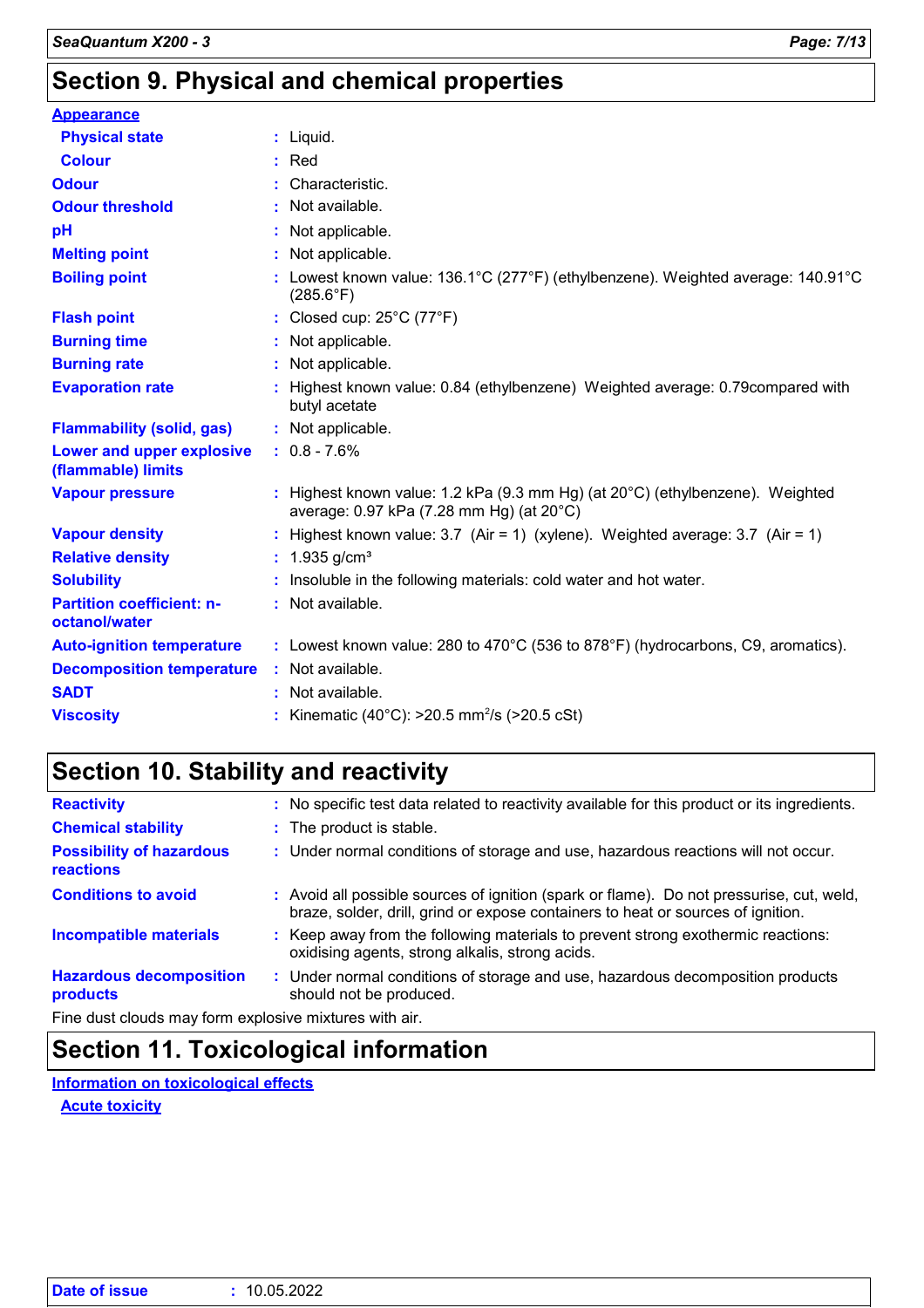# **Section 11. Toxicological information**

| <b>Product/ingredient name</b> | <b>Result</b>                   | <b>Species</b> | <b>Dose</b>          | <b>Exposure</b>          |
|--------------------------------|---------------------------------|----------------|----------------------|--------------------------|
| dicopper oxide                 | LC50 Inhalation Dusts and mists | <b>Rat</b>     | $3.34$ mg/l          | 4 hours                  |
|                                | LD50 Oral                       | Rat            | 1340 mg/kg           |                          |
| xylene                         | <b>LC50 Inhalation Vapour</b>   | Rat            | $20$ mg/l            | 4 hours                  |
|                                | LD50 Oral                       | Rat            | 4300 mg/kg           |                          |
|                                | <b>TDLo Dermal</b>              | Rabbit         | 4300 mg/kg           |                          |
| ethylbenzene                   | <b>LC50 Inhalation Vapour</b>   | Rat - Male     | $17.8$ mg/l          | 4 hours                  |
|                                | LD50 Dermal                     | Rabbit         | >5000 mg/kg          | $\overline{\phantom{0}}$ |
|                                | LD50 Oral                       | Rat            | 3500 mg/kg           |                          |
| copper pyrithione              | LC50 Inhalation Dusts and mists | <b>Rat</b>     | 70 mg/m <sup>3</sup> | 4 hours                  |
|                                | LD50 Dermal                     | Rabbit         | 300 mg/kg            |                          |
|                                | LD50 Oral                       | Rat            | $200$ mg/kg          |                          |

#### **Irritation/Corrosion**

| <b>Product/ingredient name</b> | <b>Result</b>                         | <b>Species</b>                     | <b>Score</b> | <b>Exposure</b>           | <b>Observation</b> |
|--------------------------------|---------------------------------------|------------------------------------|--------------|---------------------------|--------------------|
| dicopper oxide                 | Eyes - Cornea opacity                 | Rabbit                             |              | 72 hours                  |                    |
|                                | Eyes - Redness of the<br>conjunctivae | Rabbit                             |              | 48 hours                  |                    |
| xylene                         | Eyes - Mild irritant                  | Rabbit                             |              | 87 milligrams             |                    |
|                                | Skin - Mild irritant                  | Rat                                |              | 8 hours 60<br>microliters |                    |
| zinc oxide                     | Eyes - Mild irritant                  | Rabbit                             |              | 24 hours 500<br>mg        |                    |
|                                | Skin - Mild irritant                  | Rabbit                             |              | 24 hours 500<br>mg        |                    |
| copper pyrithione              | Eyes - Severe irritant                | Mammal -<br>species<br>unspecified |              |                           |                    |
|                                | Skin - Irritant                       | Mammal -<br>species<br>unspecified |              |                           |                    |

#### **Sensitisation**

| <b>Product/ingredient name</b> | <b>Route of</b><br><b>exposure</b> | <b>Species</b>                  | <b>Result</b> |
|--------------------------------|------------------------------------|---------------------------------|---------------|
| colophony                      | skin                               | Mammal - species<br>unspecified | Sensitising   |

#### **Mutagenicity**

Not available.

#### **Carcinogenicity**

Not available.

#### **Reproductive toxicity**

| <b>Product/ingredient name</b> | <b>Maternal</b><br>toxicity | <b>Fertility</b> | Developmental Species<br>toxin |                                 | <b>Dose</b>                         | <b>Exposure</b> |
|--------------------------------|-----------------------------|------------------|--------------------------------|---------------------------------|-------------------------------------|-----------------|
| copper pyrithione              |                             |                  | Positive                       | Mammal - species<br>unspecified | Route of<br>exposure<br>lunreported |                 |

#### **Teratogenicity**

Not available.

**Specific target organ toxicity (single exposure)**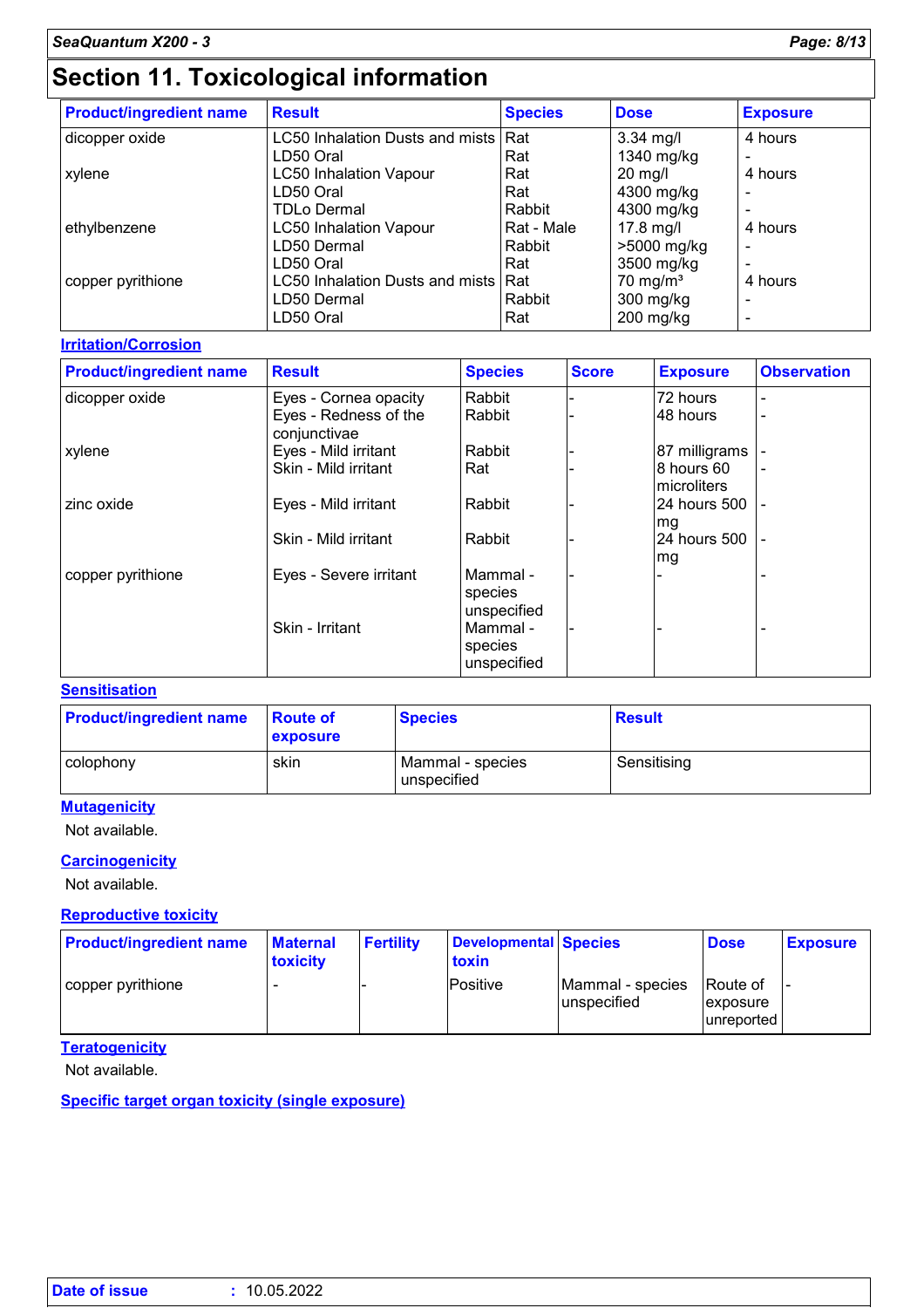# **Section 11. Toxicological information**

| <b>Name</b>                 | <b>Category</b> | <b>Route of</b><br>exposure | <b>Target organs</b>                   |
|-----------------------------|-----------------|-----------------------------|----------------------------------------|
| xylene                      | Category 3      |                             | Respiratory tract<br>irritation        |
| hydrocarbons, C9, aromatics | Category 3      |                             | <b>Respiratory tract</b><br>irritation |
|                             | Category 3      |                             | Narcotic effects                       |
| copper pyrithione           | Category 3      |                             | <b>Respiratory tract</b><br>irritation |

#### **Specific target organ toxicity (repeated exposure)**

| <b>Name</b>                       | <b>Category</b>          | <b>Route of</b><br><b>exposure</b> | <b>Target organs</b> |  |
|-----------------------------------|--------------------------|------------------------------------|----------------------|--|
| ethylbenzene<br>copper pyrithione | Category 2<br>Category 1 | . .                                | I nervous system     |  |

#### **Aspiration hazard**

| <b>Name</b>                 | <b>Result</b>                         |
|-----------------------------|---------------------------------------|
| xylene                      | <b>ASPIRATION HAZARD - Category 1</b> |
| lethylbenzene               | <b>ASPIRATION HAZARD - Category 1</b> |
| hydrocarbons, C9, aromatics | <b>ASPIRATION HAZARD - Category 1</b> |

#### **Information on likely routes :** Not available. **of exposure**

#### **Potential acute health effects**

| <b>Eve contact</b>  | : Causes serious eye damage.                                   |
|---------------------|----------------------------------------------------------------|
| <b>Inhalation</b>   | : Harmful if inhaled.                                          |
| <b>Skin contact</b> | : Causes skin irritation. May cause an allergic skin reaction. |
| Ingestion           | : Harmful if swallowed.                                        |

#### **Symptoms related to the physical, chemical and toxicological characteristics**

| <b>Eye contact</b>  | : Adverse symptoms may include the following:<br>pain<br>watering<br>redness                           |
|---------------------|--------------------------------------------------------------------------------------------------------|
| <b>Inhalation</b>   | : No specific data.                                                                                    |
| <b>Skin contact</b> | : Adverse symptoms may include the following:<br>pain or irritation<br>redness<br>blistering may occur |
| <b>Ingestion</b>    | : Adverse symptoms may include the following:<br>stomach pains                                         |

#### **Delayed and immediate effects as well as chronic effects from short and long-term exposure Short form exposure**

| <b>OIIUIL LEIIII BADUSUIE</b>                                                                                           |                  |  |  |  |  |
|-------------------------------------------------------------------------------------------------------------------------|------------------|--|--|--|--|
| <b>Potential immediate</b><br>effects                                                                                   | Not available.   |  |  |  |  |
| <b>Potential delayed effects</b>                                                                                        | : Not available. |  |  |  |  |
| Long term exposure                                                                                                      |                  |  |  |  |  |
| <b>Potential immediate</b><br>effects                                                                                   | Not available.   |  |  |  |  |
| <b>Potential delayed effects</b>                                                                                        | : Not available. |  |  |  |  |
| <b>Potential chronic health effects</b>                                                                                 |                  |  |  |  |  |
| <b>Allente Street Plants In the Street Street Street Street Street Street Street Street Street Street Street Street</b> |                  |  |  |  |  |

Not available.

| Date of issue | : 10.05.2022 |
|---------------|--------------|
|               |              |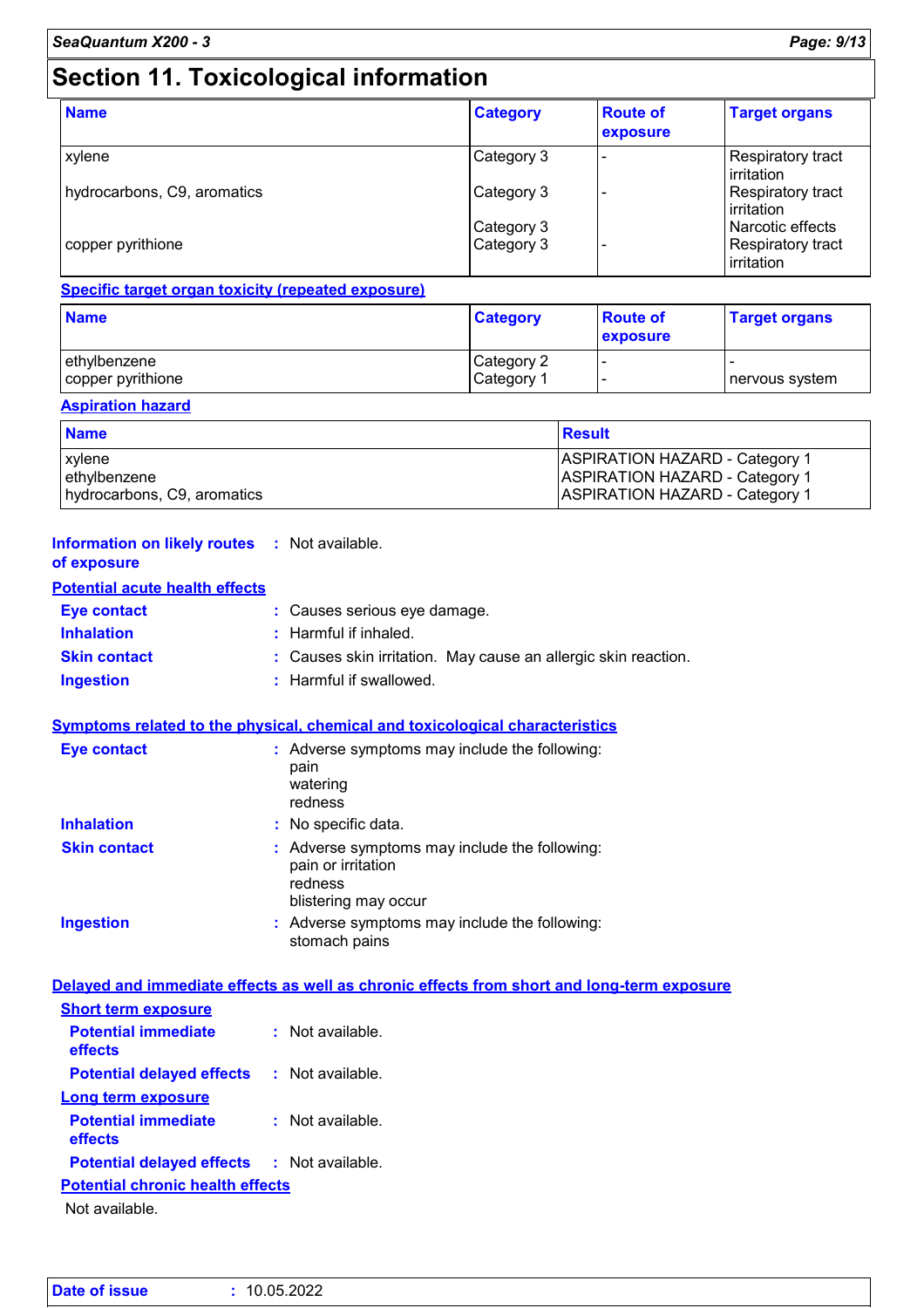# **Section 11. Toxicological information**

| <b>General</b>               | May cause damage to organs through prolonged or repeated exposure. Once<br>sensitized, a severe allergic reaction may occur when subsequently exposed to very<br>low levels. |
|------------------------------|------------------------------------------------------------------------------------------------------------------------------------------------------------------------------|
| <b>Carcinogenicity</b>       | : Suspected of causing cancer. Risk of cancer depends on duration and level of<br>exposure.                                                                                  |
| <b>Mutagenicity</b>          | : No known significant effects or critical hazards.                                                                                                                          |
| <b>Teratogenicity</b>        | : No known significant effects or critical hazards.                                                                                                                          |
| <b>Developmental effects</b> | : No known significant effects or critical hazards.                                                                                                                          |
| <b>Fertility effects</b>     | : No known significant effects or critical hazards.                                                                                                                          |

#### **Numerical measures of toxicity**

#### **Acute toxicity estimates**

| <b>Route</b>                 | <b>ATE value</b> |
|------------------------------|------------------|
| Oral                         | 929.71 mg/kg     |
| Dermal                       | 5556.4 mg/kg     |
| Inhalation (vapours)         | 143.12 mg/l      |
| Inhalation (dusts and mists) | 2.66 mg/l        |

# **Section 12. Ecological information**

#### **Toxicity**

| <b>Product/ingredient name</b> | <b>Result</b>                      | <b>Species</b>                      | <b>Exposure</b> |
|--------------------------------|------------------------------------|-------------------------------------|-----------------|
| dicopper oxide                 | Acute LC50 0.075 mg/l Fresh water  | Fish - Danio rerio                  | 96 hours        |
|                                | Chronic NOEC 0.001 mg/l            | Algae                               |                 |
|                                | Chronic NOEC 0.0052 mg/l           | Algae                               |                 |
| xylene                         | Acute LC50 8500 µg/l Marine water  | Crustaceans - Palaemonetes<br>pugio | 48 hours        |
|                                | Acute LC50 13400 µg/l Fresh water  | Fish - Pimephales promelas          | 96 hours        |
| ethylbenzene                   | Acute EC50 7700 µg/l Marine water  | Algae - Skeletonema costatum        | 96 hours        |
|                                | Acute EC50 2.93 mg/l               | Daphnia                             | 48 hours        |
|                                | Acute LC50 4.2 mg/l                | Fish                                | 96 hours        |
| zinc oxide                     | Acute LC50 1.1 ppm Fresh water     | Fish - Oncorhynchus mykiss          | 96 hours        |
|                                | Chronic NOEC 0.02 mg/l Fresh water | Algae - Pseudokirchneriella         | 72 hours        |
|                                |                                    | subcapitata - Exponential           |                 |
|                                |                                    | growth phase                        |                 |
| hydrocarbons, C9, aromatics    | Acute EC50 <10 mg/l                | Daphnia                             | 48 hours        |
|                                | Acute IC50 <10 mg/l                | Algae                               | 72 hours        |
|                                | Acute LC50 <10 mg/l                | Fish                                | 96 hours        |
| copper pyrithione              | Acute EC50 0.022 mg/l              | Daphnia                             | 48 hours        |
|                                | Acute IC50 0.035 mg/l              | Algae                               | 120 hours       |
|                                | Acute LC50 0.0043 mg/l             | Fish                                | 96 hours        |
|                                | Chronic NOEC 0.00046 mg/l          | Algae - Skeletonema costatum        | 120 hours       |

#### **Persistence/degradability**

| <b>Product/ingredient name</b> | <b>Aquatic half-life</b> | <b>Photolysis</b> | Biodegradability |
|--------------------------------|--------------------------|-------------------|------------------|
| dicopper oxide                 |                          |                   | Not readily      |
| xylene                         |                          |                   | Readily          |
| ethylbenzene                   |                          |                   | Readily          |
| zinc oxide                     |                          |                   | Not readily      |
| hydrocarbons, C9, aromatics  - |                          |                   | Not readily      |

#### **Bioaccumulative potential**

| <b>Date of issue</b><br>10.05.2022 |
|------------------------------------|
|------------------------------------|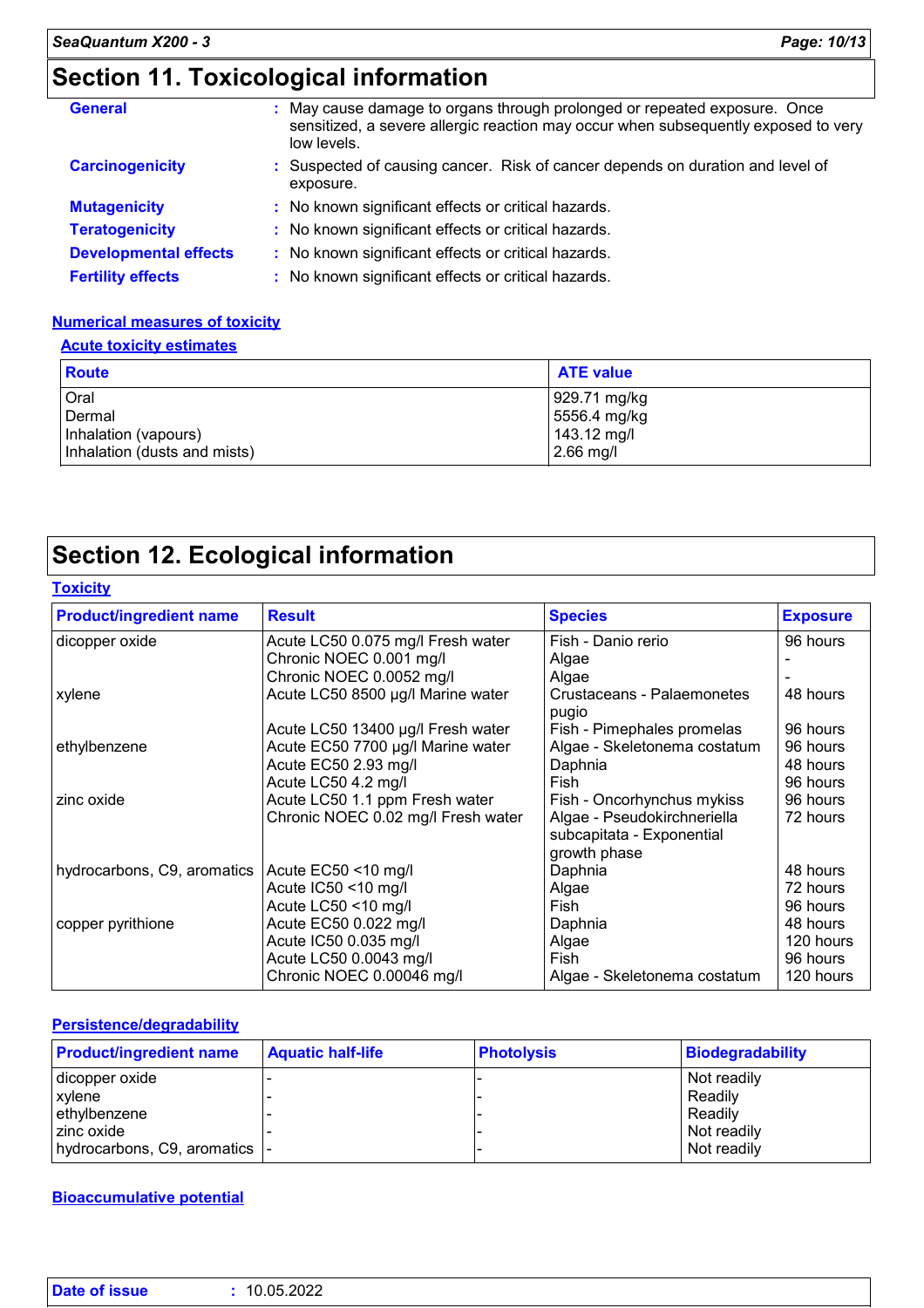# **Section 12. Ecological information**

| <b>Product/ingredient name</b> | $\mathsf{LogP}_\mathsf{ow}$ | <b>BCF</b>  | <b>Potential</b> |
|--------------------------------|-----------------------------|-------------|------------------|
|                                |                             |             |                  |
| xylene                         | 3.12                        | 8.1 to 25.9 | low              |
| ethylbenzene                   | 3.6                         |             | low              |
| I zinc oxide                   |                             | 28960       | high             |
| colophony                      | 1.9 to 7.7                  |             | high             |
| hydrocarbons, C9, aromatics    |                             | 10 to 2500  | high             |

#### **Mobility in soil**

| <b>Soil/water partition</b><br>coefficient (K <sub>oc</sub> ) | : Not available.                                    |
|---------------------------------------------------------------|-----------------------------------------------------|
| <b>Other adverse effects</b>                                  | : No known significant effects or critical hazards. |

# **Section 13. Disposal considerations**

| <b>Disposal methods</b> | : The generation of waste should be avoided or minimised wherever possible.<br>Disposal of this product, solutions and any by-products should at all times comply<br>with the requirements of environmental protection and waste disposal legislation<br>and any regional local authority requirements. Dispose of surplus and non-<br>recyclable products via a licensed waste disposal contractor. Waste should not be<br>disposed of untreated to the sewer unless fully compliant with the requirements of<br>all authorities with jurisdiction. Waste packaging should be recycled. Incineration or<br>landfill should only be considered when recycling is not feasible. This material and<br>its container must be disposed of in a safe way. Care should be taken when<br>handling emptied containers that have not been cleaned or rinsed out. Empty<br>containers or liners may retain some product residues. Vapour from product<br>residues may create a highly flammable or explosive atmosphere inside the<br>container. Do not cut, weld or grind used containers unless they have been cleaned<br>thoroughly internally. Avoid dispersal of spilt material and runoff and contact with |
|-------------------------|--------------------------------------------------------------------------------------------------------------------------------------------------------------------------------------------------------------------------------------------------------------------------------------------------------------------------------------------------------------------------------------------------------------------------------------------------------------------------------------------------------------------------------------------------------------------------------------------------------------------------------------------------------------------------------------------------------------------------------------------------------------------------------------------------------------------------------------------------------------------------------------------------------------------------------------------------------------------------------------------------------------------------------------------------------------------------------------------------------------------------------------------------------------------------------------------------------|
|                         | soil, waterways, drains and sewers.                                                                                                                                                                                                                                                                                                                                                                                                                                                                                                                                                                                                                                                                                                                                                                                                                                                                                                                                                                                                                                                                                                                                                                    |

# **Section 14. Transport information**

**Transport within user's premises:** always transport in closed containers that are upright and secure. Ensure that persons transporting the product know what to do in the event of an accident or spillage.

|                                           | <b>UN</b>                                                                                                                                                                                                                       | <b>IMDG</b>                                                                                                                                                                                                                     | <b>IATA</b>                                                                                                                                                                                                                            |
|-------------------------------------------|---------------------------------------------------------------------------------------------------------------------------------------------------------------------------------------------------------------------------------|---------------------------------------------------------------------------------------------------------------------------------------------------------------------------------------------------------------------------------|----------------------------------------------------------------------------------------------------------------------------------------------------------------------------------------------------------------------------------------|
| <b>UN number</b>                          | UN1263                                                                                                                                                                                                                          | <b>UN1263</b>                                                                                                                                                                                                                   | <b>UN1263</b>                                                                                                                                                                                                                          |
| <b>UN proper</b><br>shipping name         | Paint                                                                                                                                                                                                                           | Paint. Marine pollutant<br>(dicopper oxide)                                                                                                                                                                                     | Paint                                                                                                                                                                                                                                  |
| <b>Transport hazard</b><br>class(es)      | 3                                                                                                                                                                                                                               | 3<br>⊻∠                                                                                                                                                                                                                         | 3                                                                                                                                                                                                                                      |
| <b>Packing group</b>                      | $\mathbf{III}$                                                                                                                                                                                                                  | III                                                                                                                                                                                                                             | III                                                                                                                                                                                                                                    |
| <b>Environmental</b><br>hazards           | Yes. The environmentally<br>hazardous substance mark is<br>not required.                                                                                                                                                        | Yes.                                                                                                                                                                                                                            | Yes. The environmentally<br>hazardous substance mark is<br>not required.                                                                                                                                                               |
| <b>Special</b><br>precautions for<br>user | Transport within user's<br>premises: always transport in<br>closed containers that are<br>upright and secure. Ensure<br>that persons transporting the<br>product know what to do in the<br>event of an accident or<br>spillage. | Transport within user's<br>premises: always transport in<br>closed containers that are<br>upright and secure. Ensure<br>that persons transporting the<br>product know what to do in the<br>event of an accident or<br>spillage. | <b>Transport within user's</b><br>premises: always transport in<br>closed containers that are<br>upright and secure. Ensure<br>that persons transporting the<br>product know what to do in the<br>event of an accident or<br>spillage. |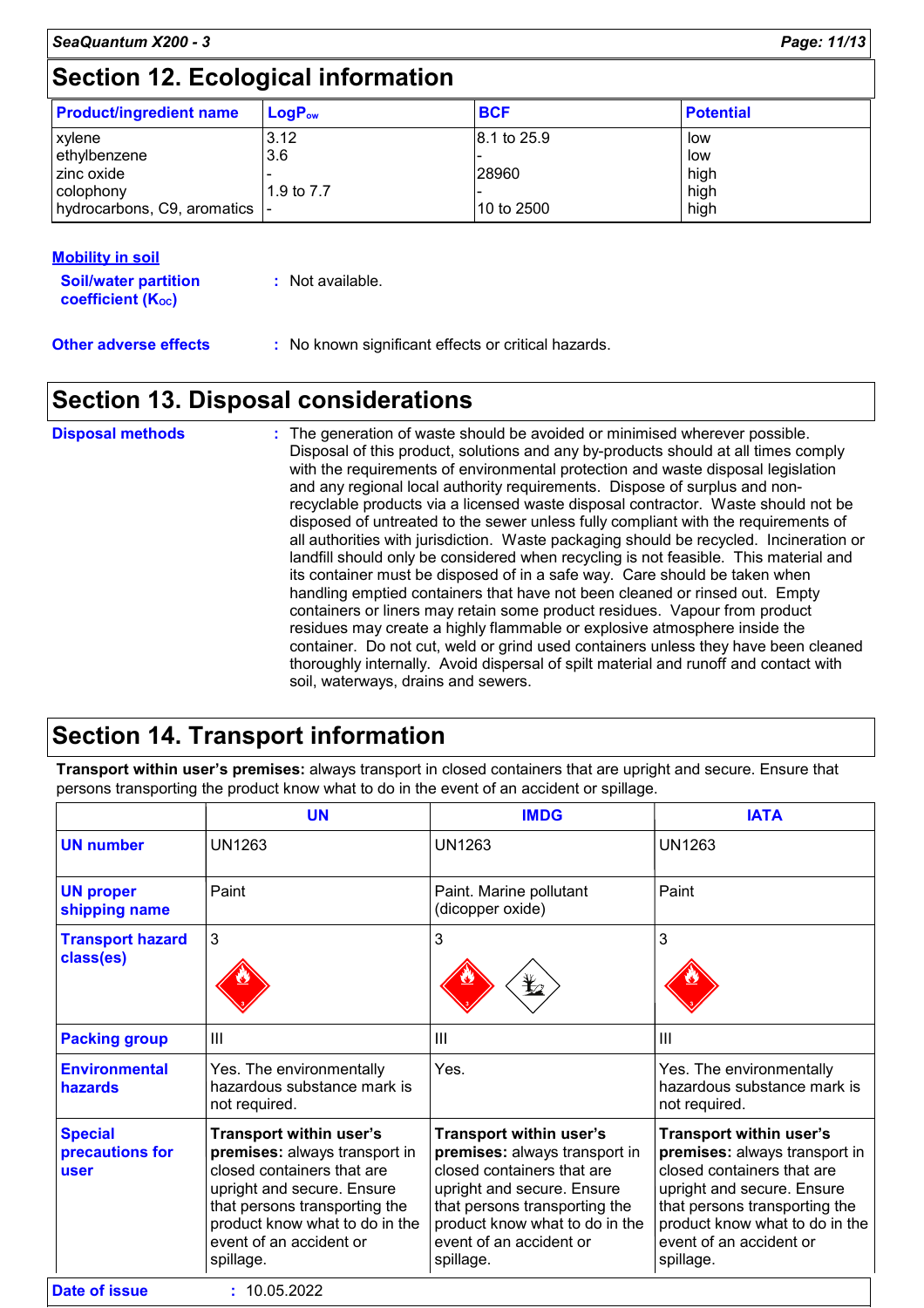# **Section 14. Transport information**

| <b>Additional</b><br><b>information</b> |                                                     | The marine pollutant mark is<br>not required when transported<br> in sizes of ≤5 L or ≤5 kg.<br><b>Emergency schedules F-E,</b><br>$S-E$ | The environmentally<br>hazardous substance mark<br>may appear if required by<br>other transportation<br>regulations. |
|-----------------------------------------|-----------------------------------------------------|------------------------------------------------------------------------------------------------------------------------------------------|----------------------------------------------------------------------------------------------------------------------|
| <b>Marking</b>                          | more than 5 litres for liquids and 5 kg for solids. | : The environmental hazardous / marine pollutant mark is only applicable for packages containing                                         |                                                                                                                      |

**ADR / RID :** Tunnel restriction code: (D/E) Hazard identification number: 30

# **Section 15. Regulatory information**

**Safety, health and environmental regulations specific for the product:**

#### **Law of the People's Republic of China on the Prevention and Control of Occupational Diseases**

Regulations on the Control over Safety of Dangerous Chemicals Measures for Environmental Management of New Chemical Substances Law of the People's Republic of China on the Prevention and Control of Environment Pollution Caused by Solid Wastes Safety regulations for the use of chemicals in the workplace General Rule for Classification and Hazard Communication of Chemicals

Classification and code of dangerous goods

#### **List of Goods banned for Importing**

None of the components are listed.

#### **List of Goods banned for Exporting**

None of the components are listed.

#### **List of Toxic Chemicals Severely Restricted for Importing & Exporting by China**

None of the components are listed.

### **Section 16. Other information**

| <b>History</b>              |                                                                                                                                                                                                                                                                                                                                                                                                                                                                                                                                                                                                                                                                                                                                                                                                                                                                            |
|-----------------------------|----------------------------------------------------------------------------------------------------------------------------------------------------------------------------------------------------------------------------------------------------------------------------------------------------------------------------------------------------------------------------------------------------------------------------------------------------------------------------------------------------------------------------------------------------------------------------------------------------------------------------------------------------------------------------------------------------------------------------------------------------------------------------------------------------------------------------------------------------------------------------|
| Date of printing            | : 10.05.2022                                                                                                                                                                                                                                                                                                                                                                                                                                                                                                                                                                                                                                                                                                                                                                                                                                                               |
| <b>Key to abbreviations</b> | : ADN = European Provisions concerning the International Carriage of Dangerous<br>Goods by Inland Waterway<br>ADR = The European Agreement concerning the International Carriage of<br>Dangerous Goods by Road<br>ATE = Acute Toxicity Estimate<br><b>BCF</b> = Bioconcentration Factor<br>GHS = Globally Harmonized System of Classification and Labelling of Chemicals<br>IATA = International Air Transport Association<br>IBC = Intermediate Bulk Container<br><b>IMDG = International Maritime Dangerous Goods</b><br>LogPow = logarithm of the octanol/water partition coefficient<br>MARPOL = International Convention for the Prevention of Pollution From Ships,<br>1973 as modified by the Protocol of 1978. ("Marpol" = marine pollution)<br>RID = The Regulations concerning the International Carriage of Dangerous Goods<br>by Rail<br>$UN = United Nations$ |

#### **Notice to reader**

**The information in this document is given to the best of Jotun's knowledge, based on laboratory testing and practical experience. Jotun's products are considered as semi-finished goods and as such, products are often used under conditions beyond Jotun's control. Jotun cannot guarantee anything but the quality of the product itself. Minor product variations may be implemented in order to comply with local requirements. Jotun reserves the right to change the given data without further notice.**

**Users should always consult Jotun for specific guidance on the general suitability of this product for their needs and specific application practices.**

| <b>Date</b><br>sue<br>. | 10.05.2022 |
|-------------------------|------------|
|                         |            |